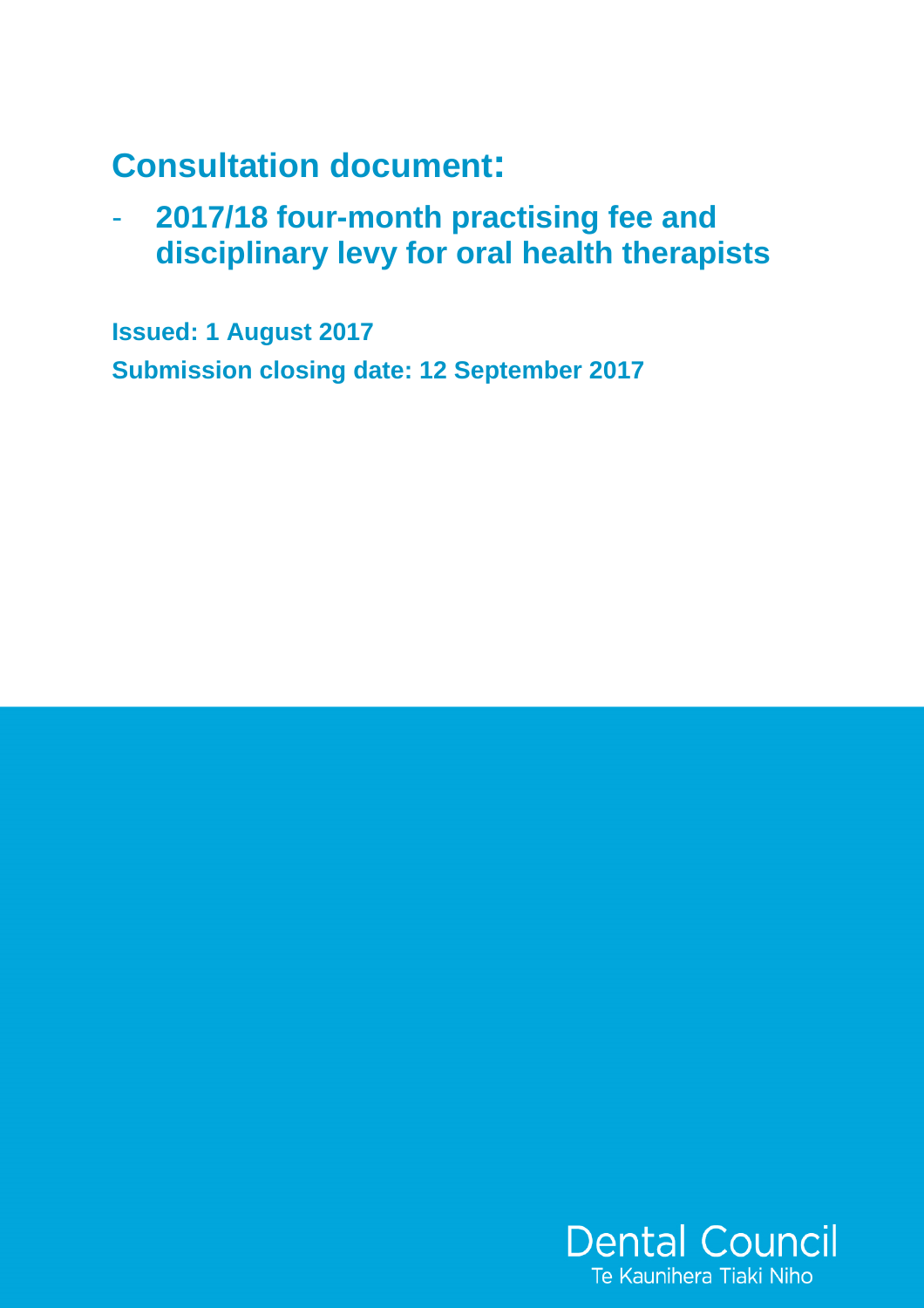## 1. Introduction

Health practitioner annual practising certificate (APC) fees and disciplinary levies are set by health regulatory authorities under sections 130 and 131 of the Health Practitioners Competence Assurance Act 2003 (the Act).

The Dental Council (the Council) is responsible for setting APC fees and disciplinary levies for oral health practitioners.<sup>1</sup> As part of the process of setting these fees and levies, the Council is required to consult with stakeholders.

The current APC fees and disciplinary levies for all oral health practitioners were set in February 2017 following consultation in December 2016. The Council then published the approved fees in the New Zealand Gazette, as it is required to do under the Act.

As you will be aware, the scope of practice for oral health therapy (OHT) comes into effect on 1 November 2017. The Council has not published any fees under the new scope and is seeking to publish these fees before the scope comes into effect.

The purpose of this consultation document is to seek submissions from practitioners and other stakeholders on the proposed 2017/18 four-month practising fee and disciplinary levy for oral health therapists which will take effect from 1 November 2017. The Council is seeking feedback on its proposals by **12 September 2017**. The consultation period will enable feedback to be considered by the Council at its September 2017 meeting.

# 2. Background

 $\overline{a}$ 

Eligible oral health graduates with current APCs in both dental hygiene and dental therapy will be automatically registered as oral health therapists on 1 November 2017. They will be issued with a new registration certificate and APC in early November 2017. They do not have to apply to register in the new scope, or pay a new fee, as they paid their APC fee and disciplinary levy before the current cycle began on 1 April 2017.

The first applicants for APCs in the OHT scope are anticipated to be the 2017 graduates of the Bachelor of Oral Health, University of Otago; the Bachelor of Health Science in Oral Health, Auckland University of Technology; and applicants who have not been previously registered in New Zealand who are eligible for registration in the OHT scope. New graduates typically apply for registration and the issue of APCs to enable them to commence practise from early December.

Currently, practitioners registered in both the dental hygiene and dental therapy scopes of practice pay only one APC fee and disciplinary levy, being the higher of the two fees. Applicants who have not previously been registered in New Zealand and are applying for a practising certificate within four months of the end of the annual recertification cycle pay a four-month practising fee.

As per the notice in the New Zealand Gazette (No. 11 — 2 February 2017) the higher of the two fees this year is the dental therapy fee. The four-month practising fee for dental therapists is \$206.69 excluding GST and the disciplinary levy is a refund of \$(0.75) excluding GST.

### 3. Proposed four-month practising fee and disciplinary levy for oral health therapists

The Council is proposing applicants for registration who:

 $1$  Dentists & dental specialists, dental therapists, dental hygienists & orthodontic auxiliaries, oral health therapists and dental technicians & clinical dental technicians.